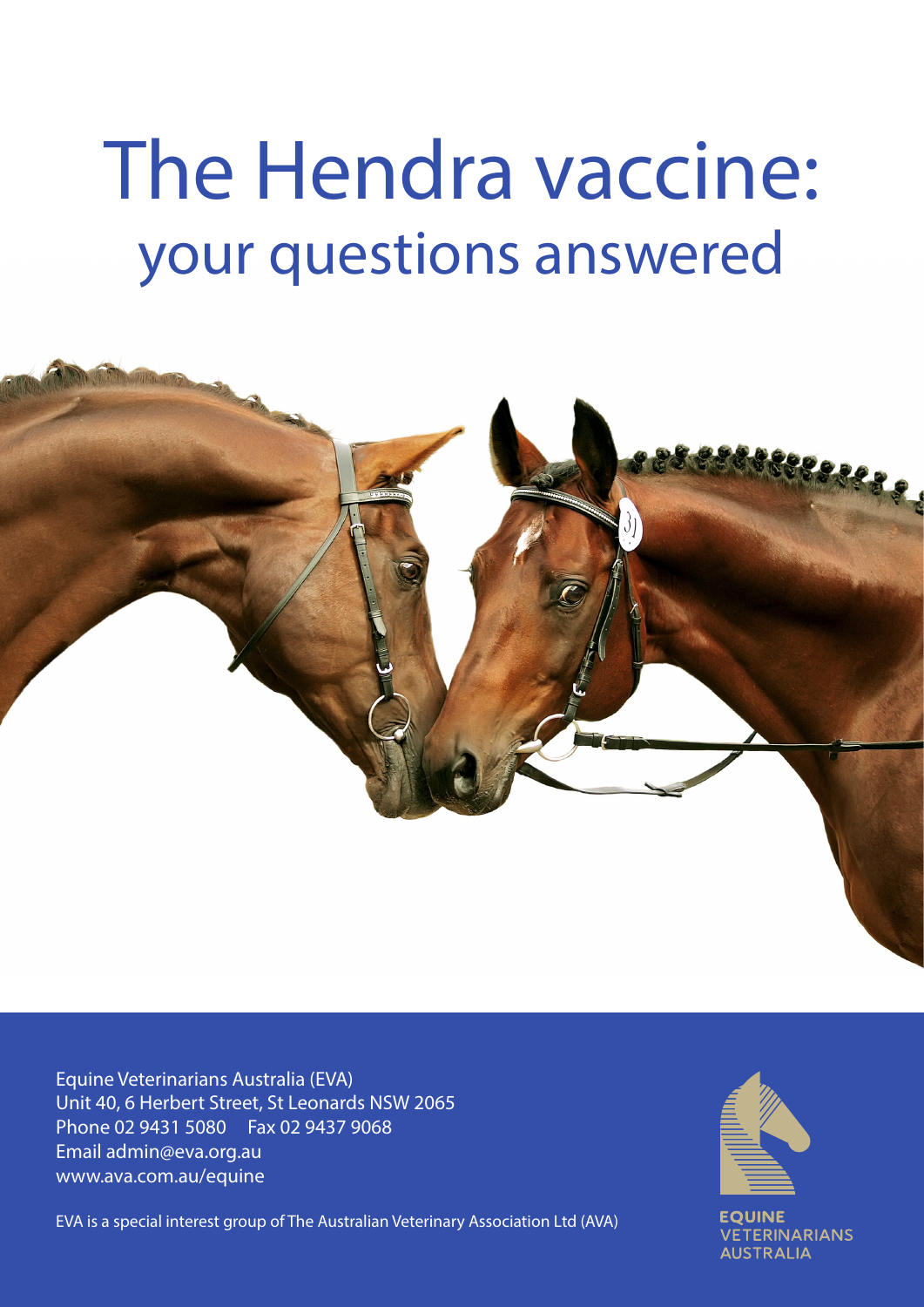How effective is the Hendra vaccine? Will the vaccine affect my horse's performance? Can I still export my horse if he has been vaccinated? Is the vaccine safe to use on pregnant broodmares and youngstock? How much should it cost?

All your Hendra vaccine questions answered here...

With special thanks to the EVA Hendra virus sub-committee: Dr Peter Reid , Dr Ben Poole, Dr Cristy Secombe, Dr M Flash. Updated June 2019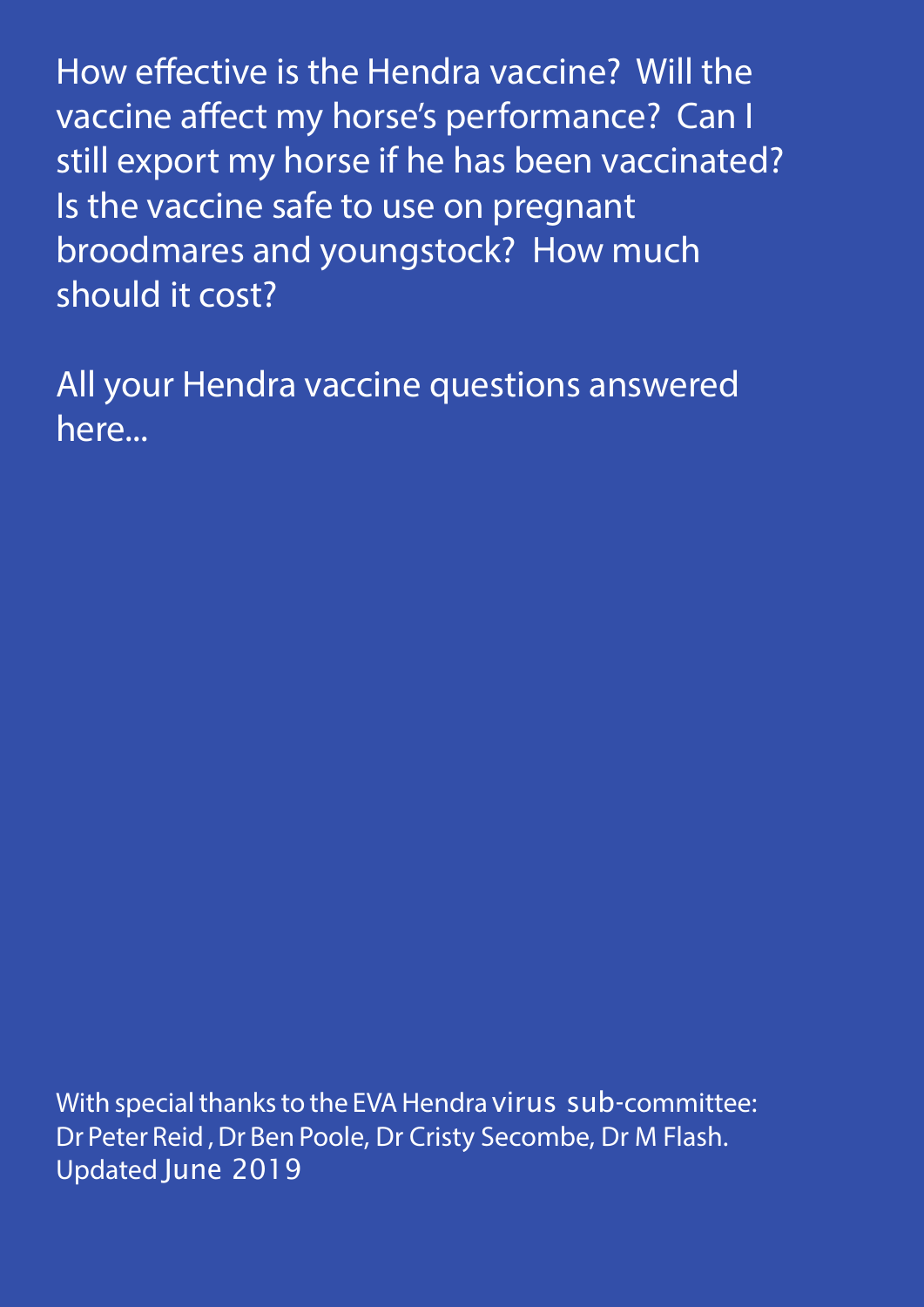## What is Hendra?

Hendra virus in horses causes a rapidly progressive and usually fatal, respiratory and/or neurological disease. It was first discovered in September 1994 during an outbreak that resulted in the deaths of twenty horses and a horse trainer, and sickness in a stable hand in the Brisbane suburb of Hendra, Queensland.

Hendra causes sporadic infections in horses and is a rare disease in humans. It is regarded by human and animal health, and workplace health and safety authorities, as a low incidence but high consequence disease because it is one of the most lethal viruses known, with no registered cure, and one which requires very careful risk management.

There have been seven confirmed cases of Hendra infection in humans, and four people have died after being infected with the virus. Hendra has an acute case fatality rate of approximately 75% in horses and 60% in humans and has the ability to infect multiple animal species. There have been two recorded cases of infection in dogs which were subsequently euthanased. These dogs were suspected of having been infected by contact with infected horses. Horses which recover from natural infection may also need to be euthanased.

To date (June 2019), 62 outbreaks of Hendra disease resulting in the death or euthanasia of 104 horses have been reported in Queensland and New South Wales, with cases occurring as far south as Scone, NSW Hunter Valley and as far west as Chinchilla, QLD. In January 2013, Hendra virus genetic material was detected in a flying fox in South Australia.

It is possible that other horse deaths due to Hendra may have occurred and been misdiagnosed or not investigated and recorded.

## How is Hendra spread?

Hendra virus occurs naturally in all four mainland species of flying foxes (fruit bats). The transmission route to horses is in-completely understood but the virus can be transmitted to horses when the bats shed the virus from their body fluids and excretions. The virus has been detected in the blood, urine, faeces, placental material, aborted foetuses and birthing fluids of flying foxes. Recent research indicates that the urine from infected bats is the most common source of transmission to horses. Outbreaks to date have occurred within the range of the black flying fox and the spectacled flying fox species.

Hendra virus can potentially spread from horse to horse through direct contact with infectious body fluids or indirect contact via contaminated equipment that could transfer infectious body fluids from one horse to another.

The virus is zoonotic, meaning that it can then pass from an infected animal, in this case the horse, to humans through close contact with the horse's saliva, mucous, blood, urine, faeces, or tissues. The virus is not highly contagious and transmission of infection to humans can occur by close contact with an infected, sick or dying horse, however it is very important to note that horses can be infectious for up to 72 hours prior to showing any clinical signs.

## What are the symptoms?

If you have a horse, that displays any of the signs listed below, always keep your own safety in mind. Follow guidelines outlined by Government animal biosecurity, workplace health and safety, and health authorities including, contacting your veterinarian immediately, isolating the horse, using personal protective equipment including a face mask, goggles and gloves, and always remember to wash your hands thoroughly with soap and water after handling any sick horse.

Common clinical signs in horses include any one or combination of the following:

- Acute onset of illness
- Increased body temperature
- Increased heart rate
- Discomfort or weight shifting
- **Depression**
- Rapid deterioration

One of the dangers with Hendra is that clinical signs can initially be so vague or mild that cases have been mistaken for other conditions, such as colic and snakebite. By the time you realise you are dealing with a Hendra case, human exposure may have already occurred.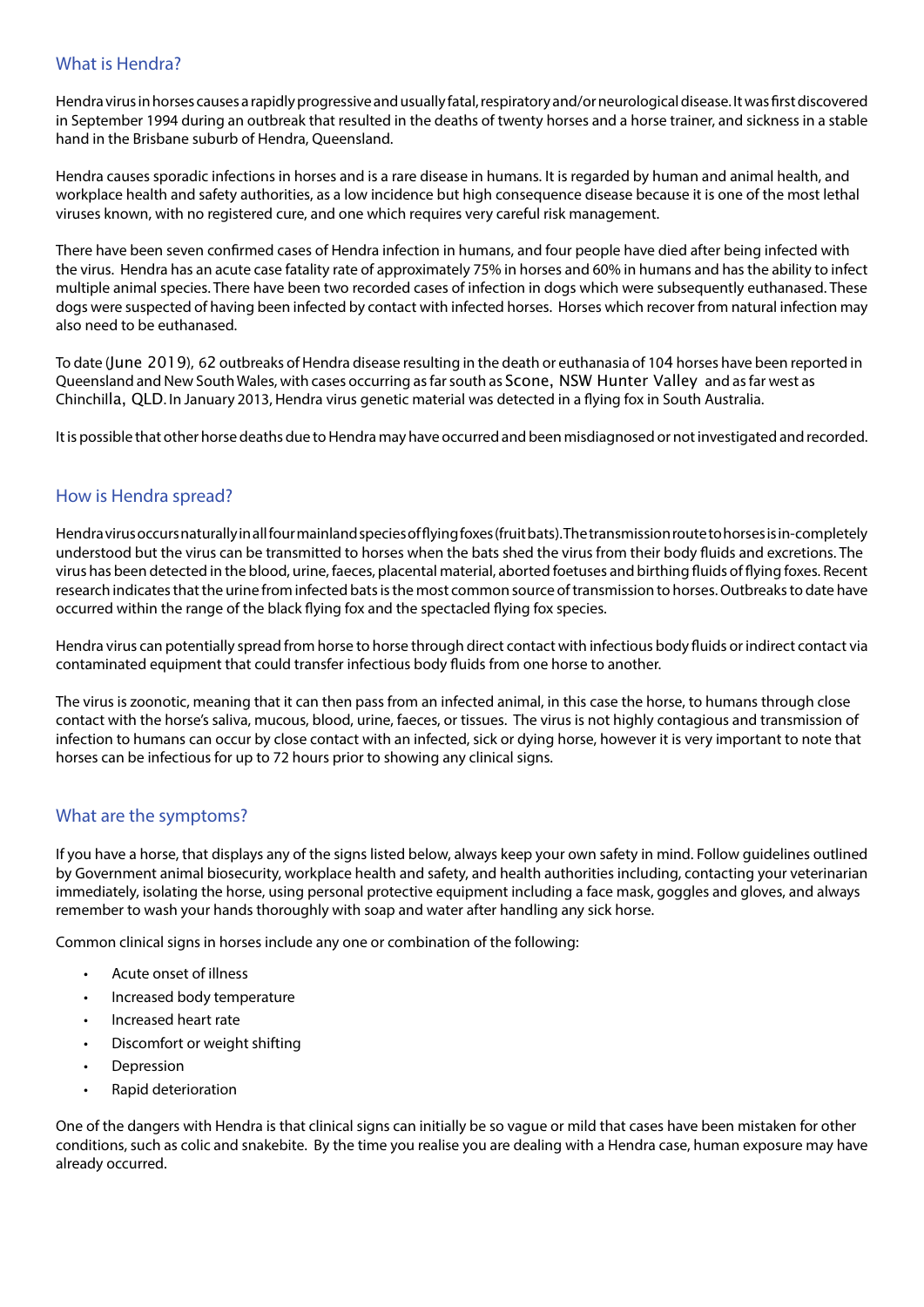## How can I reduce the risk of my horse contracting Hendra?

Vaccinating your horse with the Hendra vaccine is regarded by veterinarians, as well as by Government animal biosecurity, workplace health and safety, and health authorities, as the single most effective way of reducing the risk of Hendra virus infection. Talk to your veterinarian now about your individual situation and the risk posed by Hendra virus to your horses, and about reducing the risk by vaccinating your horse.

Additional measures include:

- Removing horse feed and water containers from under trees. If possible, place feed and water containers under a shelter.
- Removing your horses from paddocks where flowering or fruiting trees may be attracting flying foxes. Return the horses only after the trees have stopped flowering or fruiting and the flying foxes have gone. If the horses cannot be removed from the paddock, consider fencing (temporary or permanent) to restrict access to trees. Clean up any fruit debris underneath the trees before returning the horses. If it is not possible to remove your horses from paddocks for long periods, try to temporarily remove your horses during times of peak flying fox activity (usually at dusk and during the night).
- Cleaning and disinfecting gear exposed to any body fluids from horses before using it on another horse. This includes items like halters, lead ropes and twitches. Talk to your veterinarian about which cleaning agents and disinfectants to use.
- When cleaning contaminated equipment, always wear gloves, cover any cuts or grazes and wash your hands thoroughly afterwards.
- If your horse becomes sick, isolate it from other horses, other animals and people until a veterinarian's opinion is obtained.
- Always handling healthy horses before handling sick horses. Only handle sick horses after taking appropriate precautions.
- Practise good biosecurity (animal disease control). Do not travel with, work on or take sick horses to other properties or equestrian events.
- Do not allow visiting horse practitioners (e.g. farriers) to work on sick horses.
- Seeking veterinary advice before bringing any sick horse onto your property.

Always remember that fruit bats have been known to travel up to 100 km from their colony at night to feed, so you might not be aware of bat activity on your property.

# The Hendra vaccine

The Hendra vaccine reduces the risk of Hendra infection in healthy horses from four months of age by stimulating a protective immune response.

Horses are initially vaccinated with two doses, 21 to 42 days apart, with protective immunity normally occurring 14-21 days after the second dose.

The vaccine contains a non-infectious protein component from the outer surface of the virus, plus what is known as an adjuvant.

The Hendra vaccine is fully registered by the Australian Government Veterinary Medicines Authority (APVMA). The product should not be used in sick or immunocompromised horses. Details of product label can be viewed at https://apvma.gov.au/node/12876.

Development and rigorous testing of the vaccine has been the result of many years of cutting edge scientific research and collaborative efforts between leading scientists in the United States, the CSIRO Australian Animal Health Laboratory, and the manufacturer. The vaccine's development has received international and Australian scientific accolades.

## How does the vaccine work?

The vaccine stimulates the immune system to produce protective antibodies and to recognise a future challenge with the virus.

If the horse is subsequently exposed to Hendra, the antibodies will bind with and neutralise the viral particles, preventing them from establishing active infection in the horse.

Viral particles bound to antibody are then further eliminated by responses from an activated immune system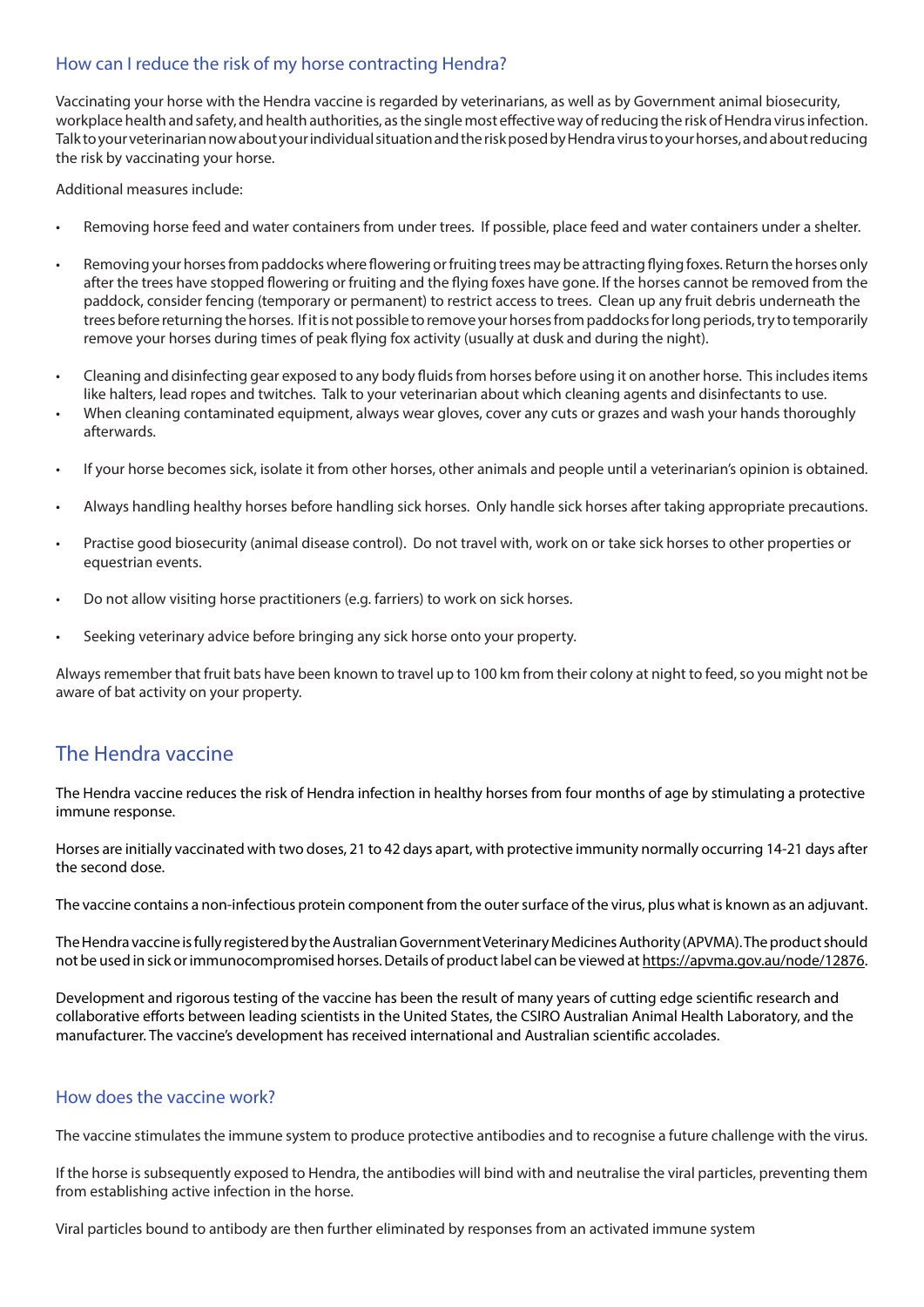## How effective is the vaccine?

Clinical trials conducted at the CSIRO Australian Animal Health Laboratory (Middleton et al 2014, Broder et al 2016) have shown complete protection when vaccinated horses were exposed to a lethal dose of Hendra virus administered directly into the nose and mouth. The dose used was much higher than the levels of exposure which would occur from flying foxes shedding virus in the field.

There was no evidence that infection had been established in the vaccinated horses or that infectious virus was shed from any of these horses.

The CSIRO trials show that vaccination will be an extremely effective aid in minimising the risk of Hendra disease in horses and in preventing the risk of Hendra transmission from horse to horse, and from horse to human.

## How do I know if my horse should be vaccinated?

You should discuss the suitability of vaccination of your horse, your individual situation and the risk posed by Hendra virus with your veterinarian.

From a public health and equine health point of view, it is strongly recommended that horses are vaccinated against Hendra in the high risk areas of Queensland and New South Wales.

Horse owners in other areas need to take into account the movement of their horse, interactions with other horses from high risk areas, local flying fox roost populations, flying fox movements to local attractive food sources, and the potential for interaction of the two species when deciding whether they should vaccinate.

## Is my horse guaranteed protection against Hendra if I choose to vaccinate?

As with all vaccinations for diseases in both humans and animals, protection cannot be guaranteed by vaccination, however CSIRO trials have shown complete protection from the development of clinical signs and disease in vaccinated horses (Middleton et al 2014, Broder et al 2016). There have been no recorded cases of Hendra infection in vaccinated horses since vaccination began in November 2012.

An animal's ability to respond to vaccination can vary and it is often reduced when the animal is stressed or unwell, or its immune system is compromised.

Vigilance is still important. Vaccination is not a replacement for good biosecurity practices including hand hygiene, minimisation of contact with the horse's bodily fluids, and extreme caution when handling sick horses.

## How much will it cost to vaccinate my horse?

Pricing will vary between veterinarians and will depend on the number of horses being vaccinated, and the location.

On average, the cost of the full course of vaccinations for the first year of protection is less than a dollar per day, and around 50c per day in subsequent years. This is roughly equivalent to the cost of two shoeings.

# Administering the vaccine

### How is the vaccine administered?

The vaccine is administered via intramuscular injection into the side of the neck.

Two 1ml doses must be given between 21 and 42 days apart to complete the primary course.

This is followed by a booster at 6 months, and the APVMA has approved an annual booster thereafter on the label because there was sufficient data for the APVMA to conclude that the duration of immunity lasted 12 months.

### Does my horse need to be microchipped?

The AVA and EVA recommendthat all vaccinated horses are microchipped, to ensure correct identification on the vaccine registry.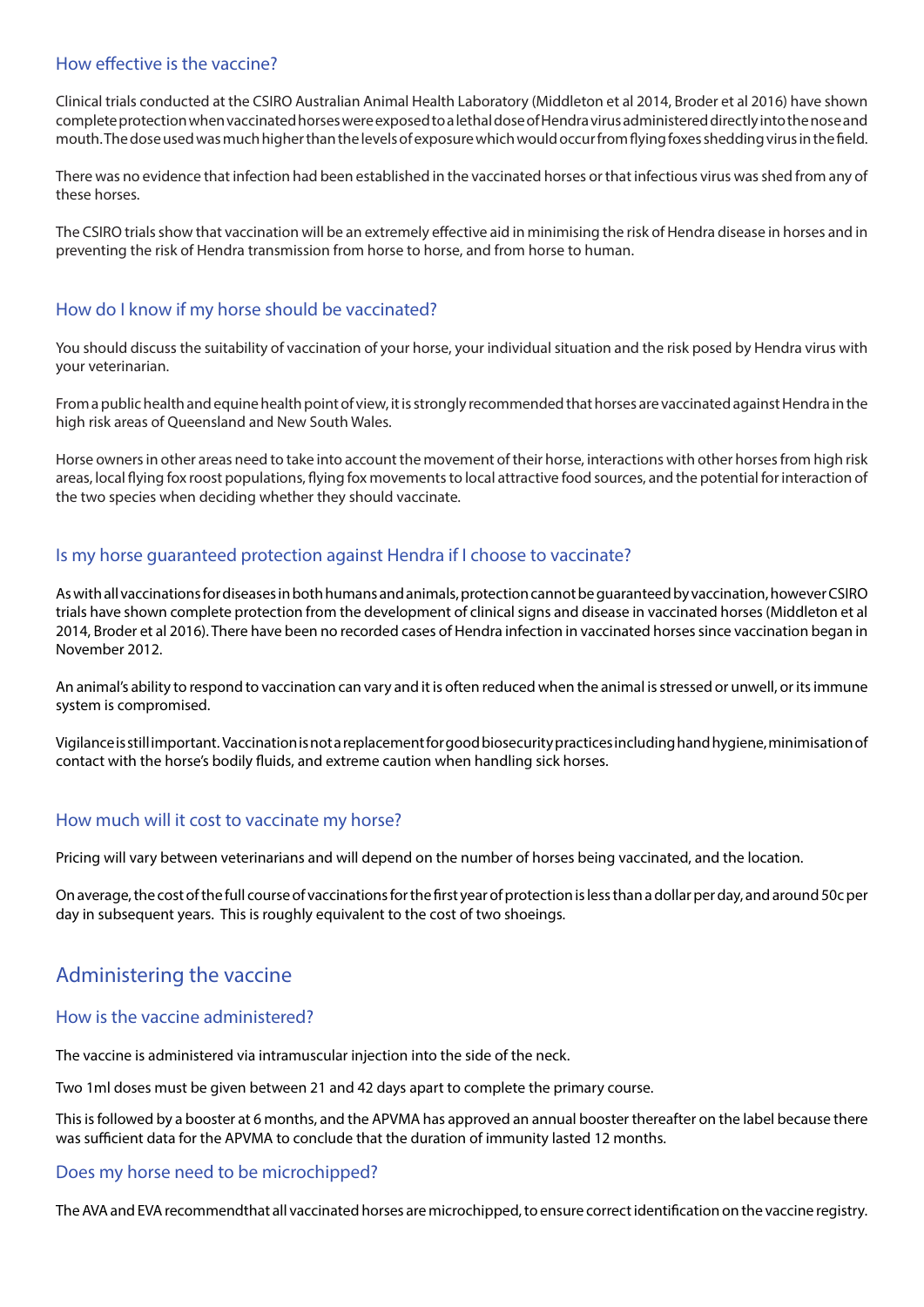If your horse is already microchipped, it will not require a second chip. Why can't I administer the vaccine myself?

The Equivac® HeV vaccine must only be administered by accredited veterinarians according to the vaccine's manufacturer. This is to ensure that the vaccine is handled and stored correctly, that the precautions and contraindications on the product label are adhered to, and that the requirements of the registry are upheld.

Due to the horse and human health benefits of this vaccine, and the importance of maintaining the integrity of vaccine use and the registry the AVA and the EVA strongly recommend that the vaccine should only be available to veterinarians.

# Safety concerns

## Is the vaccine safe?

Yes. The Hendra vaccine is not likely to have an unintended effect that is harmful to horses as long as the label directions are followed and is highly effective in minimising the risk of Hendra infection. The potential for a vaccinated horse to pass on the Hendra virus can never be ruled out with a 100% certainty. As a precaution, it is recommended people take the same steps to protect vaccinated horses from exposure to infection and to prevent humans being infected by horses as are recommended for unvaccinated horses. Personal protective equipment should be worn whenever infection is suspected even in vaccinated horses.

Safety studies have been conducted in horses greater than 4 months of age and in pregnant mares, and these studies have shown the vaccine is not likely to have an unintended effect that is harmful to horses.

The majority of horses show no signs after vaccination. The most common side effects that have been reported have included small injection site reactions, lethargy, slightly elevated temperature, stiffness, or temporarily off-feed. These symptoms are generally all short-lived and are typical of many vaccines. As with all vaccines, side effects may vary in severity and on some occasions may require veterinary intervention.

It is possible that vaccinating horses whose immune systems are compromised may result in a display of clinical signs associated with other conditions. The potential for interactions when administered with other vaccines is not known.

Occasionally booster shots for any vaccine may result in more severe reactions. When first exposed to an antigen (such as that present in a vaccine), cells in the body's immune system produce antibodies—this is how the vaccine works. In some individuals a particular type of antibody is produced in excess, which produces a marked response by immune cells the next time the body is exposed to the same antigen—such as a booster vaccine. In these individuals, the normal course of vaccination may lead to an exaggerated immune response to vaccination. This is known as a hypersensitivity reaction and each subsequent exposure can result in a similar or more severe reaction in the individual. It is important that people who observe adverse events report them to the veterinarian who administered the vaccine, the registration holder, &/or the APVMA.

From vaccine release in November 2012 to March 2017, 513,890 doses of the Hendra vaccine were administered. A probable plus possible adverse reaction total of 1,208 as determined by the APVMA, represents an adverse reaction rate of 0.23% . From the time of vaccine release to November 2017, 20 laboratory confirmed Hendra infections, all in non-Hendra vaccinated horses have occurred..

## Can the vaccine cause Hendra infection?

No, the vaccine is not a live vaccine and it cannot cause clinical disease. Live virus is not used at any stage in the production of the vaccine.

The Hendra vaccine is known as a "subunit" vaccine. Other "subunit" vaccines used in horses include the Strangles vaccine.

## How will vaccinating my horse protect human life?

The only recognised pathway of transmission of Hendra virus to people is from contact with infected horses.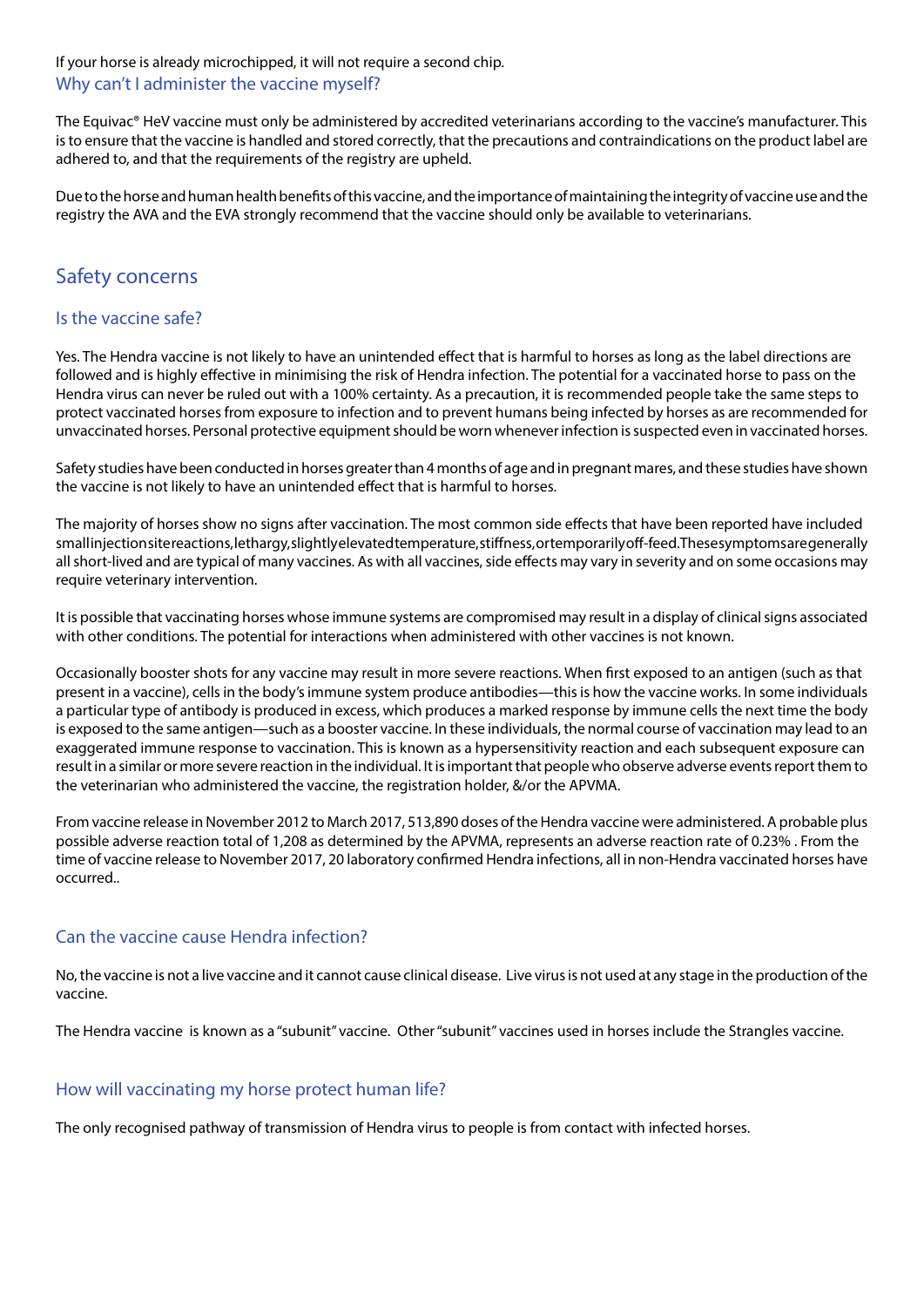Vaccination of horses can therefore provide protection to people by interrupting Hendra transmission from flying foxes to horses, and then to humans. This is known as a One-Health approach to protecting horse, human and environmental health. Can vaccination affect my horse's performance?

In line with other vaccination recommendations, it is wise to avoid administering the Hendra vaccine within seven days of competition in case mild temporary side effects.

## Is the vaccine safe for use in foals?

Yes, the Hendra vaccine is not likely to have an unintended effect that is harmful to foals vaccinated from 4 months of age with two doses, between 21 and 42 days apart.

Thoroughbred foals to be registered with the Australian Stud Book must only be microchipped with an ASB assigned microchip.

## Is the vaccine safe for use in pregnant broodmares?

Yes, the APVMA announced in January 2016 that the Hendra vaccine is not likely to have an unintended effect that is harmful to pregnant broodmares.

As general advice, it is important to avoid the use of vaccines during critical stages of pregnancy. For this reason avoid vaccinating during the first 45 days after mating and the last 14 days before the expected date of foaling.

When vaccinating foals born to mares vaccinated with the Hendra vaccine, it is recommended that the foal's primary vaccination course be delayed until 6 months of age to ensure an effective immune response to the vaccine.

There is strong evidence confirming safe use in broodmares, with no untoward effects on foals born from those mares, from some of the largest Australian studs in the Hunter Valley which instituted vaccination policies for their broodmares before the foaling season.

## Export restrictions

At present, vaccinated horses can be exported to most countries, including the major destinations of New Zealand, Hong Kong, Singapore, the United Arab Emirates, South Africa, the United Kingdom, the European Union, USA and Canada.

China and Malaysia have specific limitations regarding Hendra and the importation of horses.

The Commonwealth Government Department of Agriculture and Water Resources is in discussions with these countries regarding the approval of importation of vaccinated horses.

In the meantime, export of vaccinated horses will be managed on a case-by-case basis. Dispensation can be requested.

## Is the vaccine compulsory?

Following biosecurity risk assessments, individual equestrian associations and industry bodies have introduced mandatory Hendra vaccination within their organisations, including the Royal Queensland Show ("the Ekka"), Samford Show Society (QLD), North Coast National A & I Society (NSW), and Pines River Show (QLD). Many private riding schools and agistment properties have also made vaccination a compulsory requirement.

Some event organisers or committees within Equestrian Australia (EA) may require mandatory Hendra vaccination of horses as a condition of entry following their specific biosecurity risk assessments. This follows from the Australian Competition and Consumer Commission (ACCC) publishing its findings in December 2015 where it considered that the likely public benefits conferred by a mandatory vaccination policy, which thereby reduced the risk of transmission of the Hendra virus to other horses or to humans, outweighed any public detriment.

The Queensland Racing Integrity Commission (QRIC) has announced that they are committed to promoting vaccination of horses against Hendra virus, as a health and welfare benefit.

Commonwealth and State Governments do not have mandatory Hendra vaccination requirements.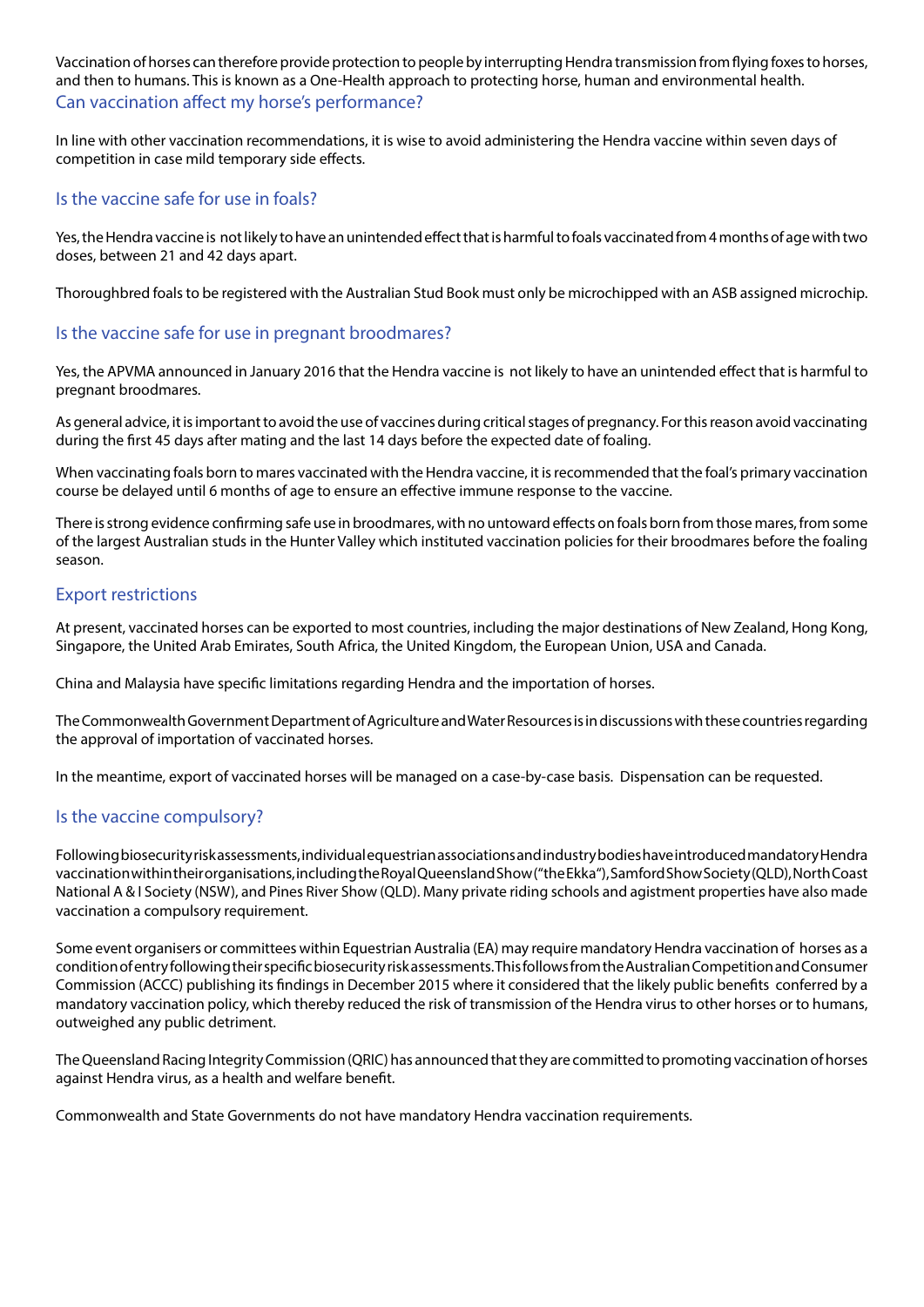Contact your equestrian organisation directly to enquire about their policy on Hendra vaccination.

# My horse has been vaccinated. Now what?

## How can I prove that my horse has been vaccinated?

There are two ways that your horse's vaccination status can be verified;

- 1. Following completion of the vaccination course, a certificate will be emailed to you, and\
- 2. Your horse's vaccination status and microchip number will be recorded on the Vaccination Registry and accessible through **www.health4horses.com.au**

### Who can access the vaccination data on the registry?

The date of every dose of the Hendra vaccine administered, along with the horse's microchip number, is recorded on the Vaccination Registry by the veterinarian who administers the vaccine. Only registered and accredited veterinarians can update any of the information listed on the Registry.

Other people or organisations wanting to look up the vaccination status of a particular horse can access this information by entering the horse's microchip number through www.health4horses.com.au

## Is there a way to tell the difference between vaccinated and unvaccinated horses?

Vaccinated horses must be microchipped and their details entered into the national Vaccination Registry. A vaccination certificate will also be provided to the owner.

If there is any confusion about the vaccination status of a horse involved in a Hendra outbreak, or if the horse is to be exported, blood samples can be taken to help differentiate naturally infected horses from vaccinated horses, with reference to what is entered on the Vaccination Registry.

### References

Middleton D, Pallister J, Klein R, Feng YR, Haining J, Arkinstall R, et al. 2014 Mar. "Hendra virus vaccine, a One Health approach to protecting horse, human, and environmental health." Emerg Infect Dis http://dx.doi.org/10.3201/eid2003.131159.

Broder CC, Weir DL, Reid PA. (2016) Hendra virus and Nipah virus animal vaccines. Vaccine;34: 3525–3534